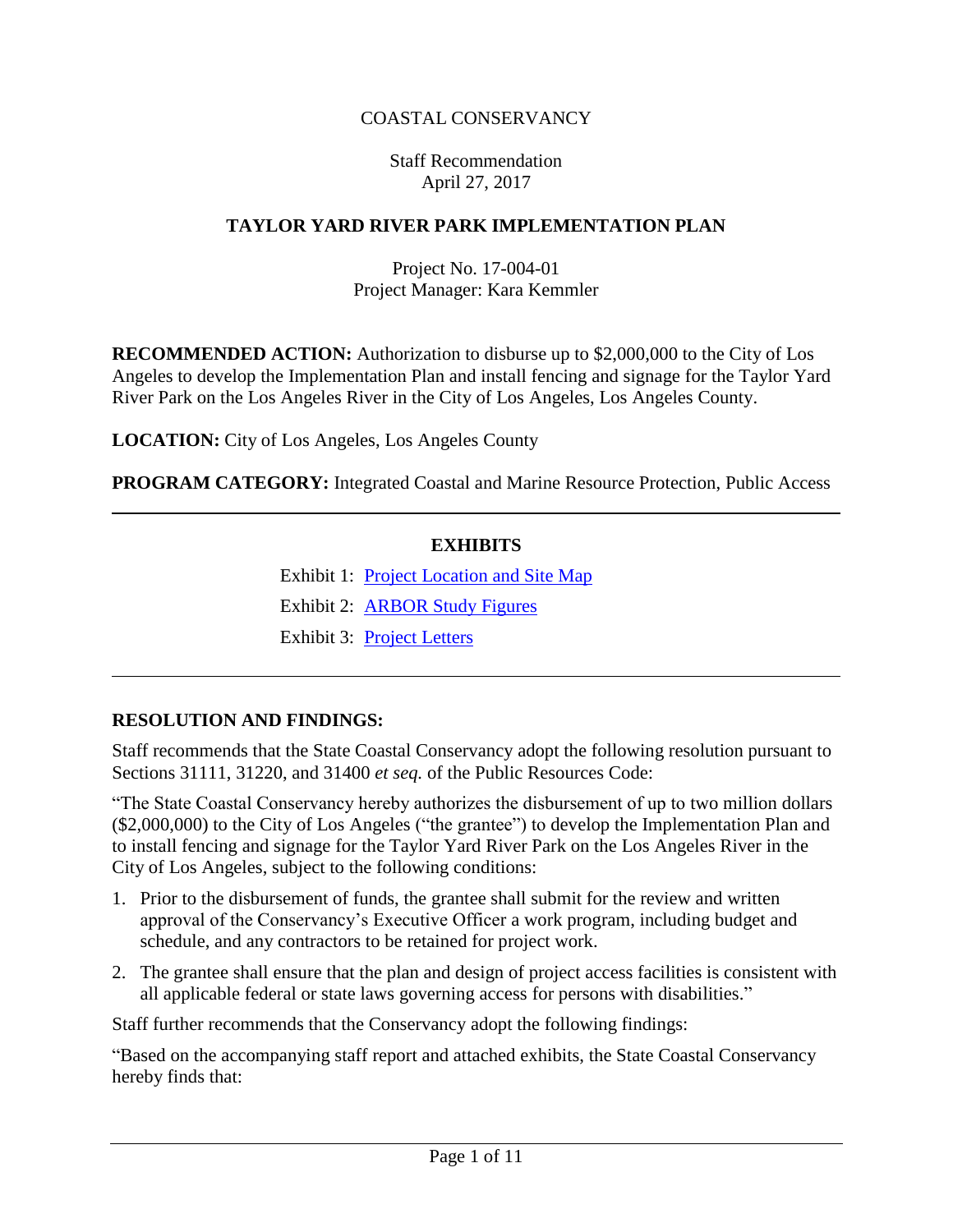- 1. The proposed authorization is consistent with Chapter 3 of Division 21 of the Public Resources Code regarding funding feasibility studies and plans (Section 31111), Chapter 5.5 regarding improving and protecting coastal and marine water quality and habitats (Section 31220) and Chapter 9 regarding public access (Sections 31400 *et seq.*).
- 2. The proposed project is consistent with the current Conservancy Project Selection Criteria and Guidelines.
- 3. The proposed project will serve greater than local public needs."

# **PROJECT SUMMARY:**

Staff recommends that the Conservancy authorize up to \$2,000,000 to the City of Los Angeles (City) to develop the Implementation Plan for the Taylor Yard River Park on the Los Angeles River (LA River) in the City of Los Angeles, Los Angeles County.

Taylor Yard River Park is a 41-acre parcel adjacent to the LA River in the City, just north of downtown (Exhibit 1). The City recently acquired the parcel, also known as "G2", for the purposes of restoring floodplain function and riparian habitat and providing public access to and along the LA River. The site is a brownfield and restoration will be complicated by legacy contamination, but offers a rare opportunity to restore riparian ecosystem function along the river as well as the first opportunity to provide direct access to the LA River in historically underserved communities. Development of the Implementation Plan for the Taylor Yard River Park is the next step toward advancing these goals.

Taylor Yard River Park is a project in the City Council-adopted Los Angeles River Revitalization Master Plan (LARRMP). The 2007 LARRMP identifies Taylor Yard River Park as a centerpiece of one of five primary "opportunity areas" for revitalization of the river corridor. Taylor Yard River Park is also a project in the Recommended Plan of the US Army Corps of Engineers' (USACE) Los Angeles River Ecosystem Restoration Feasibility Study (also known as the ARBOR Study or "Area with Restoration Benefits and Opportunities for Revitalization" Study) for which the City serves as the USACE's local sponsor. The ARBOR Study prioritizes this site as the nearest-term opportunity to remove the LA River's concrete channel and extend the historic floodplain by approximately 300 feet to accommodate riparian habitat that will include wetlands and freshwater marsh.

Fundamentally, the Taylor Yard River Park is critical to fulfillment of the ARBOR Study ecosystem restoration goals. The ARBOR Study involves restoring an 11-mile corridor of the LA River from approximately Griffith Park to downtown Los Angeles, while maintaining existing levels of flood risk management. This corridor was chosen because of existing riparian habitat within the soft-bottomed portion of the river's channel and because it includes opportunities to connect to existing large open spaces nearby and to three of the river's tributaries. Restoration measures include creation and reestablishment of historic riparian strand and freshwater marsh habitat to support increased populations of wildlife and enhance habitat connectivity within the study area, as well as to provide opportunities for connectivity to nearby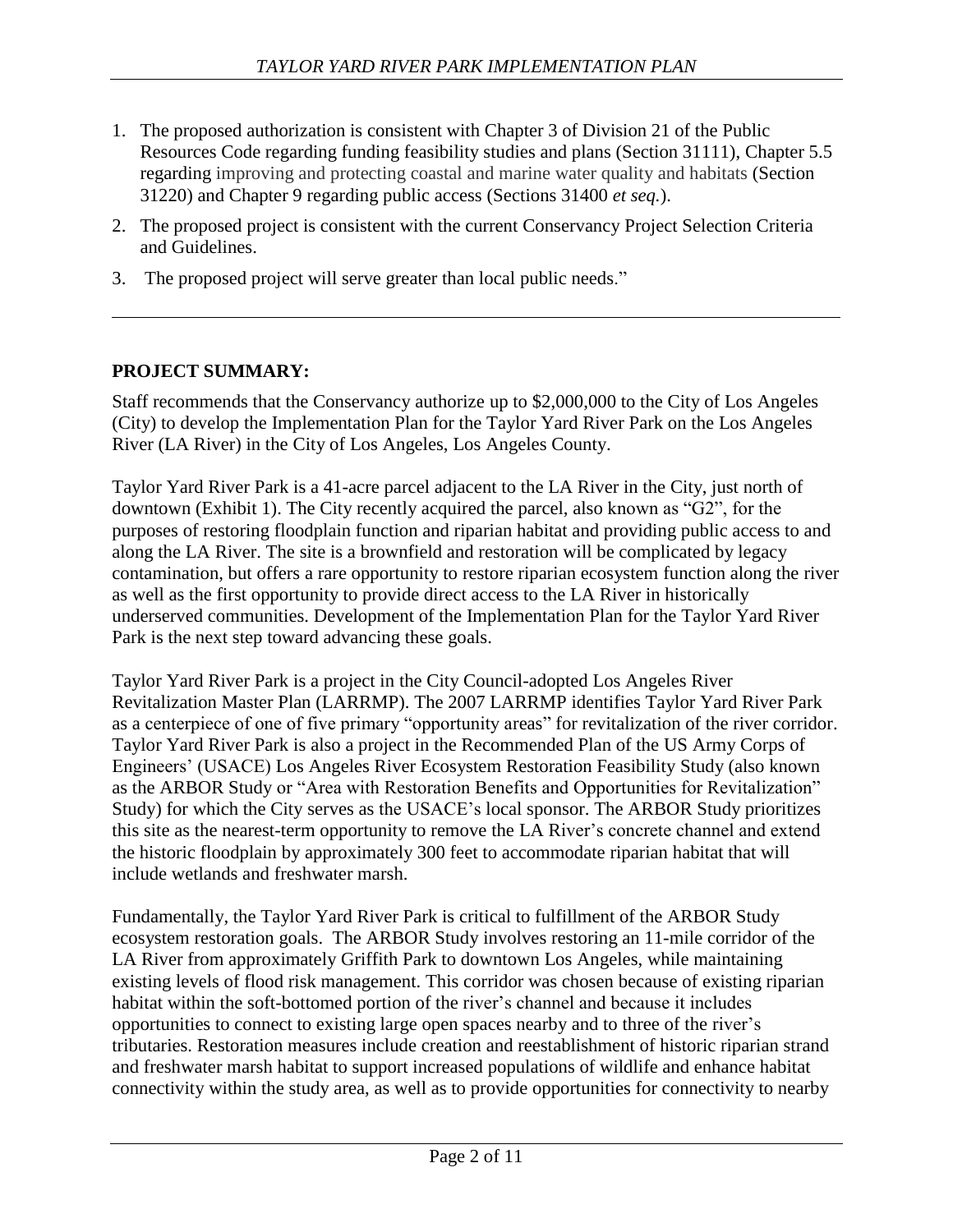habitat areas, such as the Santa Monica Mountains, Verdugo Hills, Elysian Hills, and San Gabriel Mountains (Exhibit 2). Restoration includes the reintroduction of ecological and physical processes, such as a more natural hydrologic and hydraulic regime that reconnects the river to historic floodplains and tributaries, reduced flow velocities, increased infiltration, improved natural sediment processes, and improved water quality. The ARBOR Study also includes recreation objectives supporting linkages to regional trail networks and enhanced recreation experiences compatible with the restored environment.

The City is ready to move forward with the development of the Implementation Plan for Taylor Yard River Park on the LA River. The City will convene a project implementation team, including the Conservancy, Santa Monica Mountains Conservancy (SMMC), California Department of Parks and Recreation (State Parks), Metro, Metrolink, USACE, various NGOs which are conducting restoration work and implementing the seasonal recreation zone programs near and along the site, and representatives of applicable elected officials. The proposed planning effort will include:

- A plan for safe near-term (prior to permanent use) public access;
- A plan for long-term access, use and management responsibilities;
- A revised Remedial Action Program (RAP);
- Public engagement and involvement, particularly from the surrounding communities;
- Three buildable, scalable, phase-able design concepts (each with interim and long-term schematics for a total of six design concepts) that accommodate public access, habitat restoration consistent with the ARBOR Study and compatible recreation;
- A project financing plan outlining interim to permanent use options;
- A plan for long-term operations and maintenance; and
- A plan for construction of first phase of the Taylor Yard River Park within five years.

In addition, as part of the proposed project, the City will install fencing and signage to secure the site and protect public safety during the planning process.

In addition to local (the City) and federal (USACE) federal prioritization of the Taylor Yard area, Taylor Yard River Park is a long-standing priority of the State as indicated in the California Resources Agency's 2001 *Common Ground Plan*, the Conservancy's 2002 *Taylor Yard Multiple Objective Feasibility Study*, and State Parks' 2005 *Rio de Los Angeles State Park General Plan*. The SMMC will be a key partner in the park's development and is in the process of seeking a \$25 million grant from the California Wildlife Conservation Board (WCB) that, if awarded, will provide \$20 million for a river-edge conservation easement on the G2 site along with \$5 million to develop the site for near-term river access for recreational purposes while the remainder of the site is remediated. The Taylor Yard River Park will leverage a substantial investment already made by the State of California in acquiring the adjacent parcels (Bowtie upstream and Rio de Los Angeles State Park inland) and will finally connect those parcels to the LA River.

**Site Description:** The 41-acre G2 parcel is one of several parcels that made up the former Taylor Yard railyard on the eastern bank of the LA River, north of downtown LA. The juxtaposition of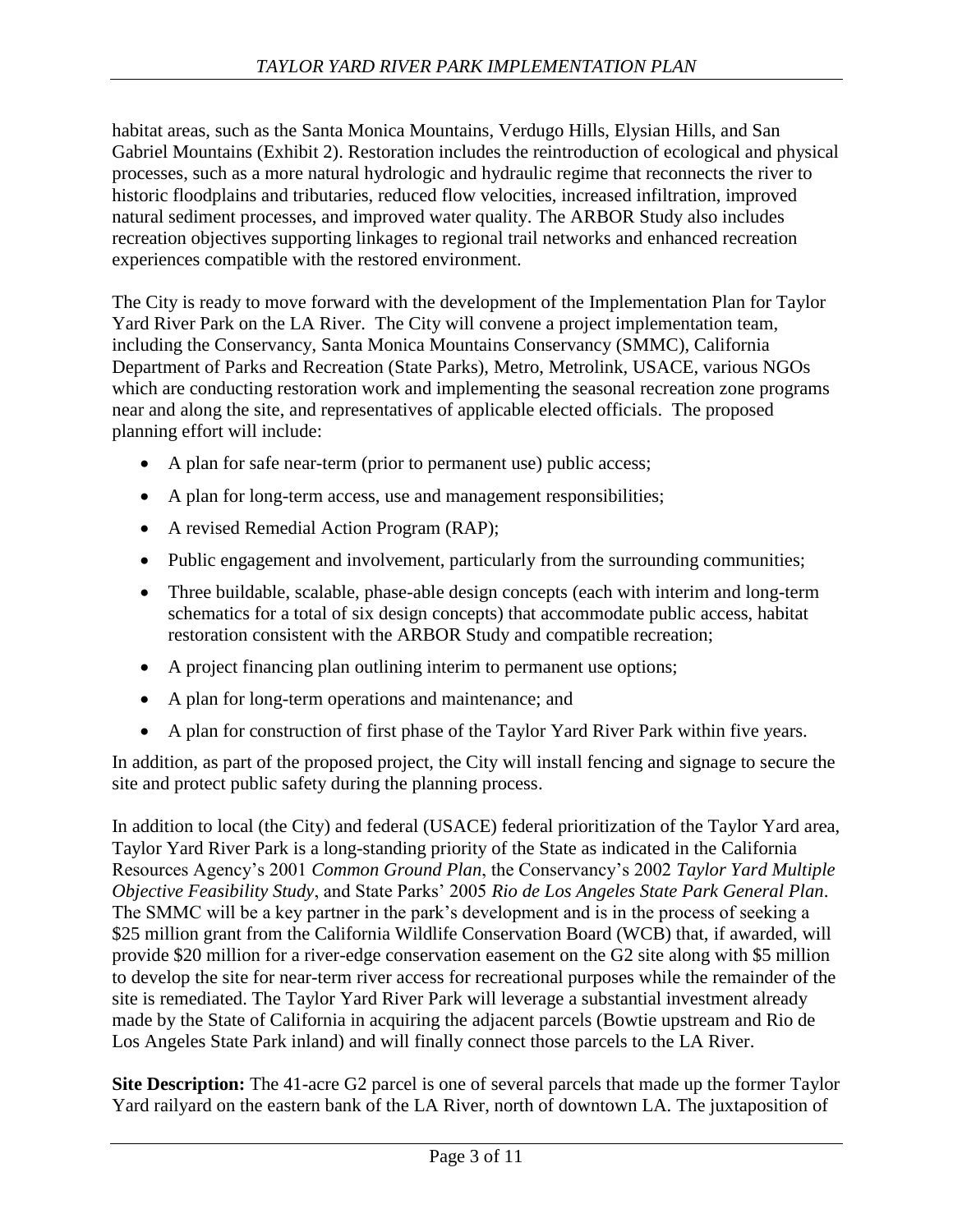an industrially zoned lot contaminated by railyard activities for over a century that is also located in a gently sloping river valley known as the Glendale Narrows, one of the few reaches where the river has a "soft" bottom allowing riparian vegetation to grow, yields a rare restoration opportunity. In addition to its connection to the LA River and its potential impact on a watershed level, the site sits in an ecologically significant area within the broader landscape. The USACE's approval of the ARBOR Study referenced three key factors supporting the significance of Taylor Yard: 1) global scarcity of the area's Mediterranean-type climate region, which covers only two percent of the Earth's surface, but accounts for twenty percent of its plant species; 2) its location within one of Conservation International's thirty-five global biodiversity loss hotspots (the California Floristic Province); and 3) its location on the Pacific Flyway, an important international destination for birds protected by the federal Migratory Bird Treaty Act. In 2016, US Representative Adam Schiff asked Congress to approve an expanded Rim of the Valley Special Resource Unit of the National Park Service that would include the LA River where it flows along the site.

The G2 site is the last remaining piece of the original 250+ acre Taylor Yard railroad complex, operated for rail use since the late 1800s. Union Pacific Railroad sold all of the other parcels for non-rail uses, including two parcels owned by State Parks (the Bowtie site on the riverbank upstream) and the Rio de Los Angeles State Park inland from the G2 parcel fronting San Fernando Road. Union Pacific Railroad removed all former rail tracks and structures except for a few remaining small structures, including an approximately 100-foot diameter circular concrete structure. The site is currently under the oversight of the State Department of Toxic Substances Control (DTSC) that has approved a Remedial Action Plan to guide the site's cleanup.

The City purchased the property to achieve long-standing local, state and federal goals to provide publicly accessible, river-adjacent parkland in communities that have been historicallyunderserved in terms of access to nature, open space, parks, and recreation. Converting the former railyard into a public park will provide the first direct LA River access for the communities of Glassell Park and Cypress Park since the USACE channelized the river in the 1930s.

The primary access to the G2 parcel is via a road from San Fernando Road that passes under the existing Metro/Metrolink rail tracks. Casitas Avenue to Kerr Street would accommodate secondary access, but would require crossing the State Parks' Bowtie parcel. The proposed project's planning process will involve coordination with Metro/Metrolink and State Parks to ensure safe public access to/from the site and the LA River.

**Project History:** The Conservancy has been involved in planning for the LA River Greenway since the early 1990s. The Greenway is a vision of the riverbank as a continuous 51-mile active transportation and recreational corridor, becoming a spine to the larger bike and pedestrian networks within the County and river-adjacent cities. The focus of Conservancy involvement has been habitat restoration and improved trail connections to the coast. Over the years, the Conservancy has produced two strategic reports (habitat/recreation project opportunities and wetland profiles/restoration opportunities) regarding the LA River, and has funded several conceptual plans/feasibility studies and three acquisitions. The Conservancy has also worked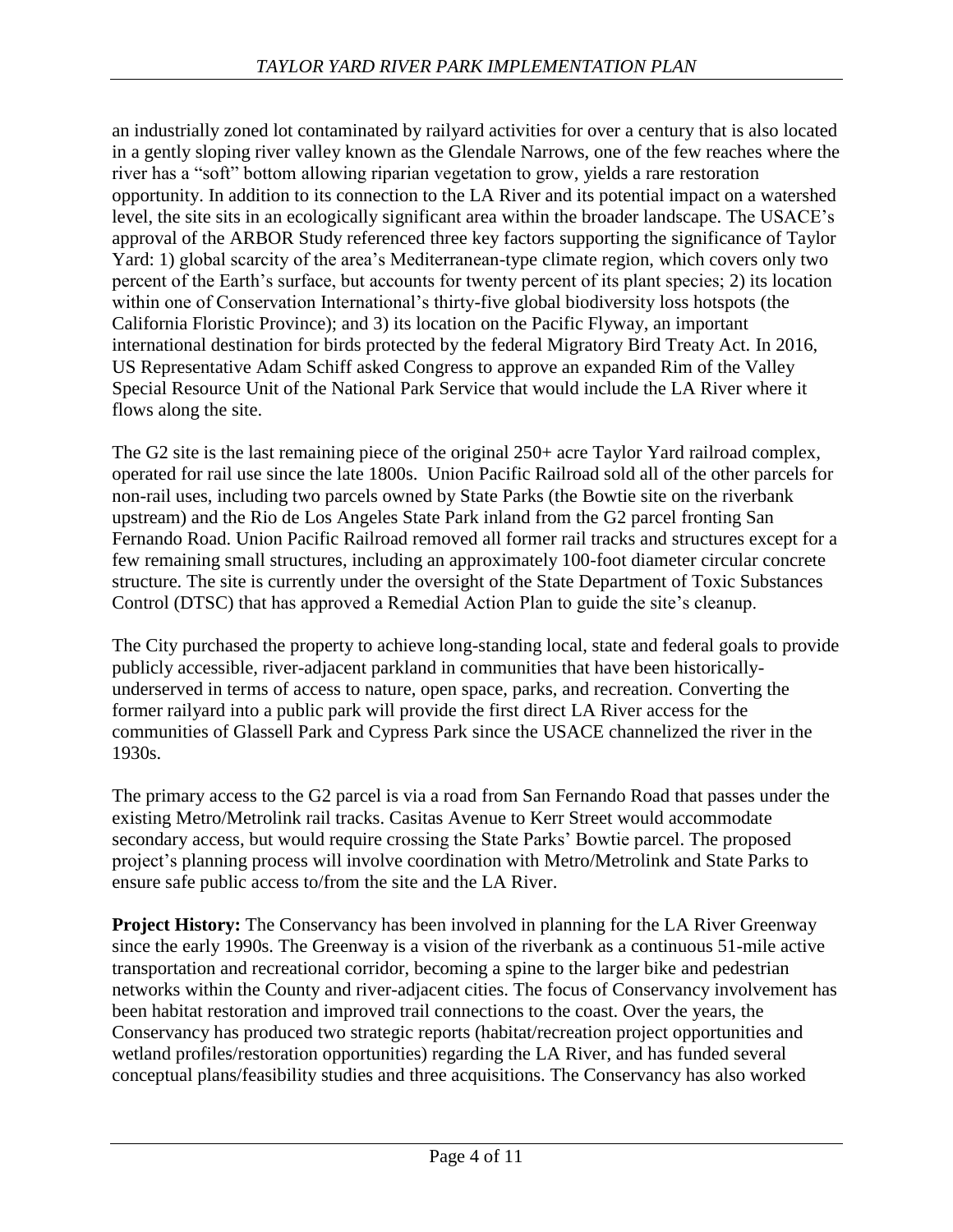collaboratively with other state agencies on LA River projects, including the Lower Los Angeles and San Gabriel Rivers and Mountains Conservancy (RMC), the SMMC, and State Parks.

In October 1998, the Conservancy funded a study focusing on the feasibility of a multi-objective flood control and wetland restoration project at Taylor Yard. The Taylor Yard Multiple Objective Feasibility Study, completed in June 2002, identified four alternatives that included flood storage, habitat restoration, recreation, water treatment, and environmental education. The proposed project is consistent with the Conservancy's 2002 Taylor Yard Multiple Objective Feasibility Study and will advance implementation of recommendations from this study.

In 1999, State Parks received an appropriation from the Legislature to develop a Los Angeles River Parkway. In 2001, State Parks purchased its first piece of the future state park, the 41-acre Parcel D at Taylor Yard (now Rio de Los Angeles State Park). State Parks then acquired the "Cornfield" property (now Los Angeles State Historic Park) in 2001 and Taylor Yard Parcel G1 in 2003. In 2004, the Conservancy entered into an interagency agreement with State Parks for planning and technical services for the "Taylor Yard and Cornfield State Park" sites. In 2006, the Conservancy produced another report focusing on Taylor Yard, the Taylor Yard Parcel G-2 Upland Restoration Conceptual Plan Alternatives study. The study identified interim restoration concepts for G2. The proposed project will build on the G-2 study.

## **PROJECT FINANCING**

| <b>Coastal Conservancy</b> | \$2,000,000 |
|----------------------------|-------------|
| <b>Project Total</b>       | \$2,000,000 |

The expected source of funding for this authorization is the fiscal year 2016/17 appropriation to the Conservancy from the "Water Quality, Supply, and Infrastructure Improvement Act of 2014" (Proposition 1, Division 26.7 of the Water Code, § 79700 *et seq.*). Funds appropriated to the Conservancy derive from Chapter 6 (commencing with Section 79730) and may be used "for multi-benefit water quality, water supply, and watershed protection and restoration projects for the watersheds of the state" (Section 79731). Section 79732(a) identifies thirteen specific purposes of Chapter 6; of those the proposed project will help achieve six as follows:

- Restore river parkways throughout the state (subsection  $(a)(3)$ );
- Protect and restore aquatic, wetland and migratory bird ecosystems including fish and wildlife corridors (subsection (a)(4));
- Protect and restore urban watershed health (subsection  $(a)(9)$ );
- Protect and restore coastal watersheds (subsection  $(a)(10)$ );
- Reduce pollution or contamination of rivers and coastal waters, prevent and remediate contamination, and protect or restore natural system functions that contribute to water supply, water quality, or flood management (subsection  $(a)(11)$ ); and
- Assist in the recovery of endangered, threatened or migratory species by improving watershed health, inland wetland restoration, or other means (subsection (a)(12)).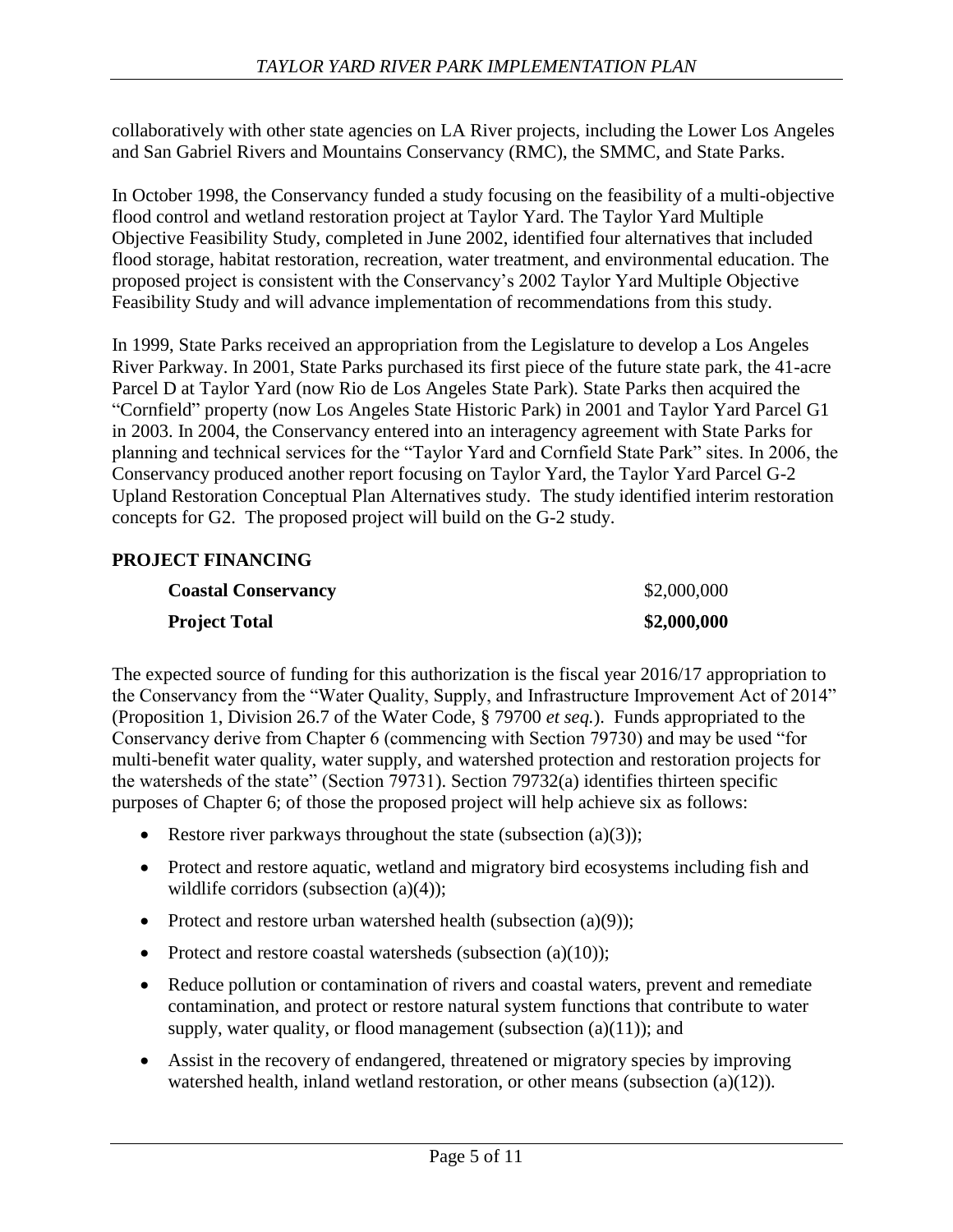The proposed project was selected through the fourth-round competitive grant process under the Conservancy's *Proposition 1 Grant Program Guidelines* adopted in June 2015 (see Section 79706(a)). The proposed project meets each of the evaluation criteria in the Proposition 1 Guidelines as described in further detail in this "Project Financing" section, the "Project Summary" section above, and in the "Consistency with Conservancy's Project Selection Criteria & Guidelines" section below of this staff recommendation.

Although the City is not providing matching funds for the proposed project, the City provided \$59,315,000 to acquire the Taylor Yard G2 parcel on March 1, 2017. Of that amount, \$14,715,000 was held in a remediation escrow account to reimburse the City's soil remediation costs upon approval by the DTSC. The City also expects to enter into an agreement with the SMMC to grant the SMMC a permanent conservation easement along the river-edge of the site that will accommodate future ecosystem restoration consistent with the USACE ARBOR Study. In order to purchase the conservation easement and accommodate near-term public access to the LA River via the site, the SMMC is seeking a \$25 million grant from the WCB. The City and its partners are committed to investing in the Taylor Yard River Park project and are already making strides toward funding the recommendations of the Implementation Plan.

# **CONSISTENCY WITH CONSERVANCY'S ENABLING LEGISLATION:**

The proposed project will be undertaken pursuant to Chapter 3 of Division 21 of the Public Resources Code regarding funding feasibility studies and plans (Section 31111), Chapter 5.5 regarding improving and protecting coastal and marine water quality and habitats (Section 31220) and Chapter 9 regarding public access (Sections 31400 *et seq.*).

Section 31111 permits the Conservancy to award grants to public agencies and nonprofit organizations for the purpose of funding and undertaking plans and feasibility studies. Consistent with this section, the proposed project is a grant to the City to develop the Implementation Plan for the Taylor Yard River Park on the LA River.

Section 31220(a) permits the Conservancy to provide grants for coastal watershed and coastal water quality, sediment management, and resources protection projects, if the projects meet one or more of the objectives detailed in Section 31220(b). Subsections (1), (6) and (8) of Section 31220(b) specifically authorize projects that reduce contamination of waters within the coastal zone; acquire, protect, and restore coastal wetlands, riparian areas, floodplains, and other sensitive watershed lands, including watershed lands draining to sensitive coastal or marine areas; and provide for public access compatible with resource protection and restoration objectives. The Implementation Plan for the Taylor Yard River Park will include remediation of the site, protection and restoration of floodplain and riparian habitat area, and public access compatible with resource protection and restoration objectives.

As also required by Section 31220(a), Conservancy staff has consulted with the State Water Resources Control Board in the development of the project or grant to ensure consistency with Chapter 3 (commencing with Section 30915) of Division 20.4 of the Public Resources Code. In addition, consistent with Section 31220(c) the proposed project will include a monitoring and evaluation component and is consistent with regional, local or State watershed management and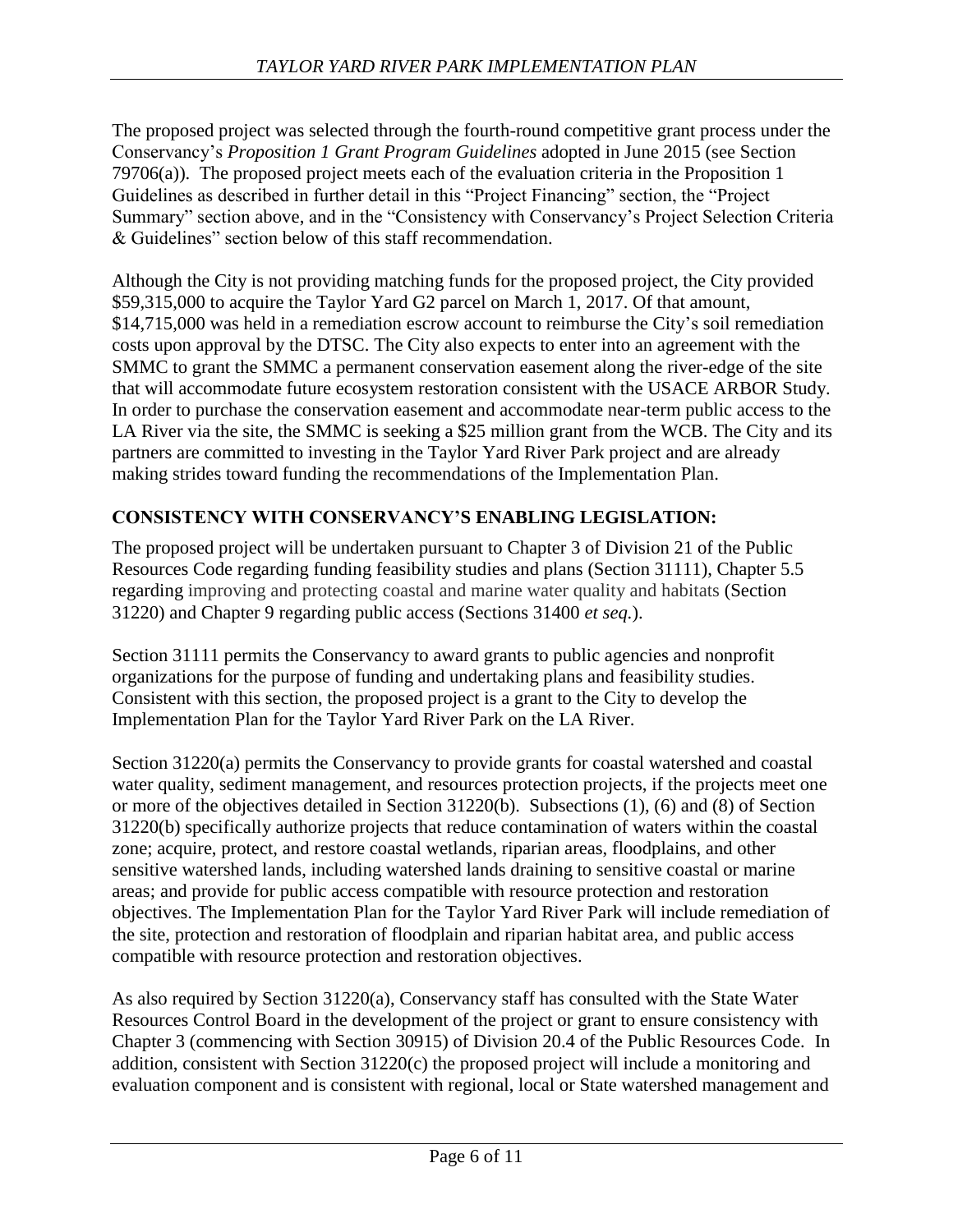water quality plans or programs, as described in the "Consistency with Local Watershed Management Plan/State Water Quality Control Plan" section, below.

Section 31400 directs the Conservancy to have a principal role in the implementation of public accessways to and along the state's coastline. Section 31400.1 authorizes the Conservancy to award grants to a public agency for purposes of developing, operating, or managing lands for public access purposes to and along the coast. Consistent with this section, the proposed project will serve greater than local needs as part of the LA River Greenway connecting to the California Coastal Trail. Both the Greenway and the Coastal Trail are attractions for residents and visitors from all parts of the city, county, state and beyond.

Section 31409 states that the Conservancy "may award grants and provide assistance to…public agencies to establish and expand those inland trail systems that may be linked to the California Coastal Trail." The LA River Greenway is part of the California Coastal Trail and the proposed project will be a critical connector in this trail system offering the first opportunity for direct access to the LA River in historically-underserved communities.

# **CONSISTENCY WITH CONSERVANCY'S 2013-2018 STRATEGIC PLAN GOAL(S) & OBJECTIVE(S), AS REVISED JUNE 25, 2015:**

Consistent with **Goal 2, Objective E**, the Implementation Plan will include design of public access trails that will connect to the LA River Greenway trail system ultimately connecting inland, underserved populations to the coast.

Consistent with **Goal 3, Objective A**, the Implementation Plan will develop inland waterfront revitalization plans that increase accessibility, create more inclusive access opportunities, promote excellence and innovation in urban design, enhance cultural and historic resources, and that are resilient to a changing climate.

Consistent with **Goal 4, Objective A**, the Implementation Plan will result in permanent conservation and restoration of up to 30 acres of habitat in an area prioritized for ecosystem restoration and by the City, state, and federal agencies, and thus, protect a significant coastal and watershed resource property.

Consistent with **Goal 5, Objectives A and C**, the Implementation Plan will (A) develop plans to restore and enhance coastal habitats, including stream corridors by restoring native riparian vegetation and wetlands and (B) preserve and enhance coastal watersheds and floodplains by restoring natural floodplain functions.

Consistent with **Goal 9, Objective B**, the Implementation Plan will result in a project that will include interpretive or educational displays and exhibits related to coastal, watershed, and oceanresource education and climate change.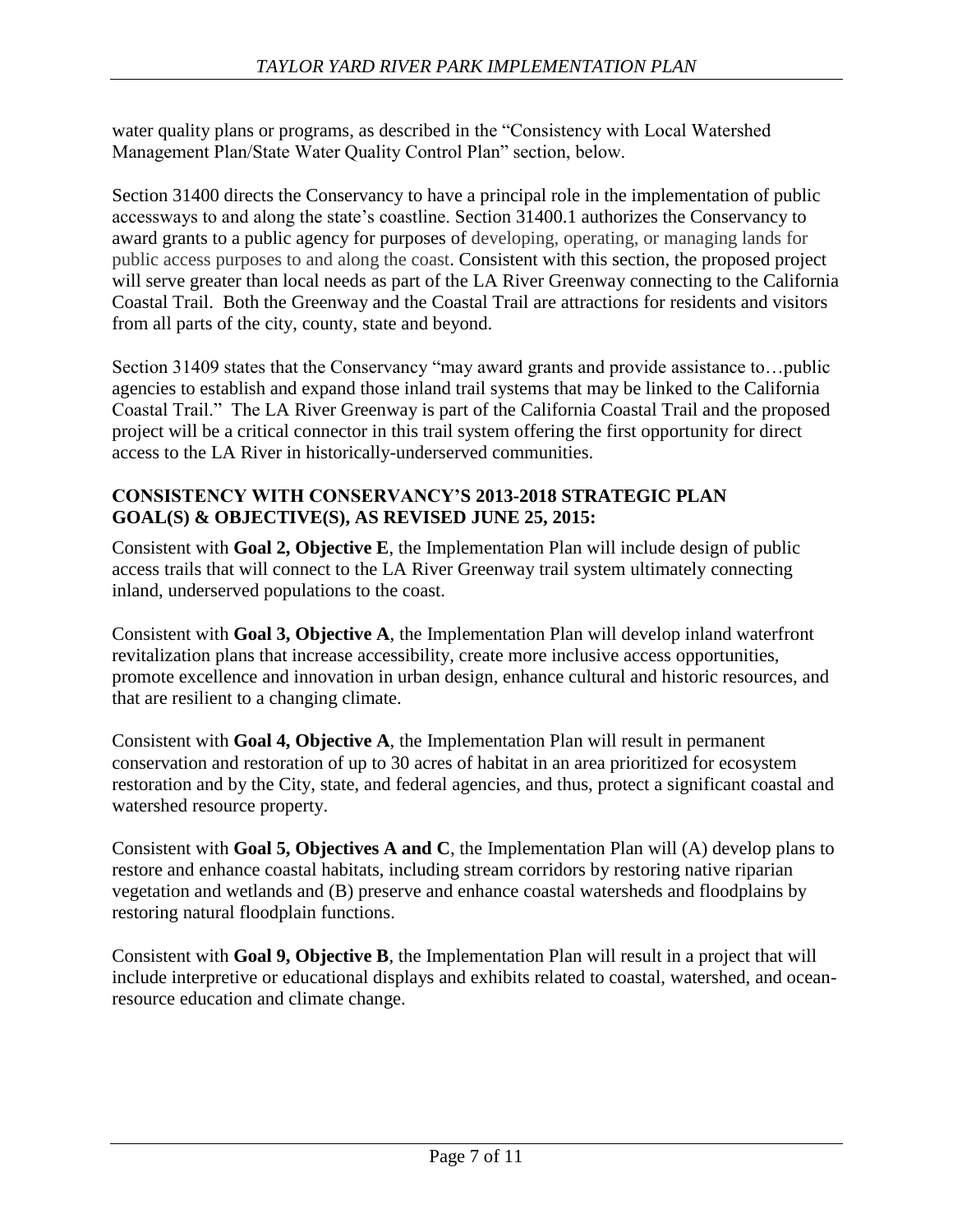## **CONSISTENCY WITH CONSERVANCY'S PROJECT SELECTION CRITERIA & GUIDELINES:**

The proposed project is consistent with the Conservancy's Project Selection Criteria and Guidelines, last updated on October 2, 2014, in the following respects:

# **Required Criteria**

- 1. **Promotion of the Conservancy's statutory programs and purposes:** See the "Consistency with Conservancy's Enabling Legislation" section above.
- 2. **Consistency with purposes of the funding source:** See the "Project Financing" section above.
- 3. **Promotion and implementation of state plans and policies:** 
	- a. *California Water Action Plan.* The proposed project will result in a project that helps achieve California Water Action Plan Action #2 by increasing integrated water management across all levels of government because the project will fulfill City, County, State, and Federal water management priorities simultaneously.
	- b. *California @ 50 Million: The Environmental Goals and Policy Report*. The proposed project will advance the following recommendations of the Report, consistent with State planning priorities of AB857: Preserve and Steward the State's Lands and Natural Resources by: increasing ecosystem services and biodiversity, increasing resilience of natural systems to recover from disruption, and promoting the use of "green infrastructure" to lessen environmental impacts of development and to provide greater protection from natural disturbances.Build Sustainable Regions that Support Healthy, Livable Communities by: investing in sound infrastructure that is consistent with the state's long-term environmental goals (specifically that will benefit disadvantaged communities) and incorporating and investing in active transportation projects, such as walking and biking infrastructure, including safe-routes-to schools. ; Build Climate Resilience into All Policies by building resiliency into the planning processes. And Improve Coordination Between Agencies and Improve Data Availability by creating an Implementation Team and Public Engagement process, the Implementation Plan will create a culture of collaboration through institutional and procedural means and leveraging and linking state funding opportunities (e.g., State Parks, Wildlife Conservation Board with City and other funding).
	- c. *CA Climate Adaptation Strategy: Safeguarding California*. The proposed project is consistent with this 2014 Plan and its 2016 Implementation Action Plans because the proposed project will advance the following strategies: 1. Biodiversity and Habitat by developing management practices to help safeguard species and ecosystems from climate risks by improving habitat connectivity, protecting climate refugia, and implementing adaptive management studies to refine conservation approaches, by supporting environmental stewardship across sectors by promoting nature-based solutions for adapting to climate risks and creating support tools to prioritize conservation activities, by improving understanding of climate risks to biodiversity and habitats by completing habitat and vegetation mapping, refining regional connectivity analyses, and conducting additional species and habitat vulnerability analyses; and by creating and maintaining partnerships that support biodiversity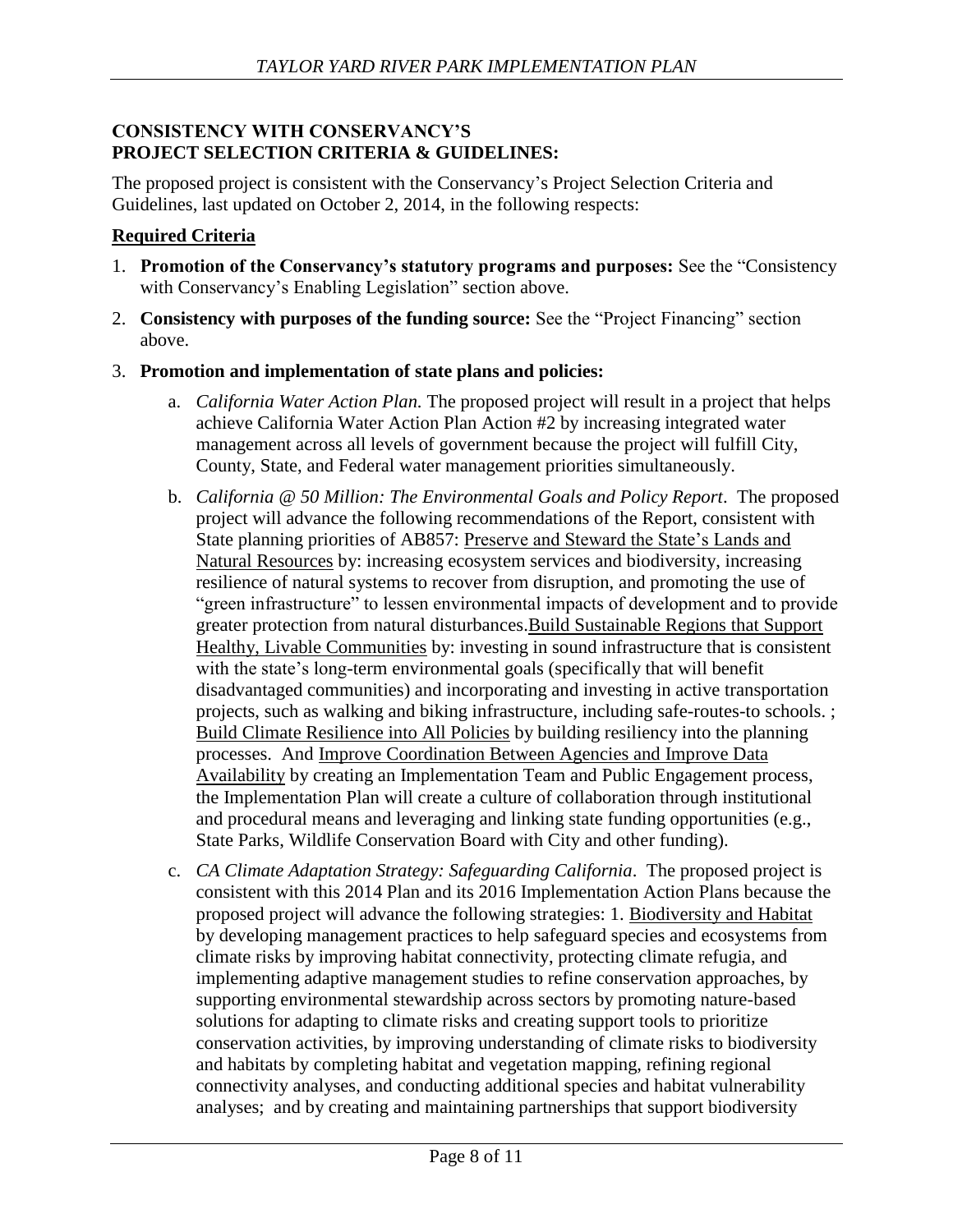conservation and promote public education and outreach. 5. Public Health by promoting and expanding urban greening and the use of green infrastructure as part of cooling strategies in public and private spaces, and by supporting active transportation measures through development of pedestrian and bicycle infrastructure and non-infrastructure programs and approaches. And, 6. Water by preparing California for flooding by reconnecting rivers to their floodplains, rehabilitating upper watershed source areas, and providing more natural floodplain features and functions that slow, spread, capture, and/or infiltrate floodwaters throughout a watershed.

- d. *California Wildlife Action Plan.* The proposed project will result in a project within the Southern California Coast Ecoregion and will achieve some of the Plan's targeted restoration of American Southwest Riparian Forest and Woodland, Valley Foothill Riparian and California Grassland and wetland marsh wildlife habitat.
- e. *California Aquatic Invasive Species Management Plan*. The proposed project will result in a project that will remove non-native invasive species and replace them with native species. In particular, project implementation will involve a riparian connection to the LA River and will require long-term removal and monitoring of Arundo donax that is identified in the Plan as a notable threat.
- 4. **Support of the public:** The proposed project enjoys broad support from the federal to local community level, including U.S. Congressman Adam Schiff, Senate President pro Tem Kevin De León, Assemblymember Jimmy Gomez, Mayor Eric Garcetti, City Councilmember Cedillo, City Councilmember O'Farrell, National Park Service, California State Parks, Santa Monica Mountains Conservancy, Mountains Recreation and Conservation Authority, Friends of the Los Angeles River (FoLAR), The Nature Conservancy, The Trust for Public Land, and Urban Semillas.
- 5. **Location:** The proposed project is located within the Cypress Park community of the City outside of the coastal zone. The site is on the eastern bank of the LA River and will have beneficial impacts on the coastal watershed system and ultimately on the coastal environment downstream where the river meets the Pacific Ocean. The proposed project will also plan for a segment of the Los Angeles River Greenway that links to the California Coastal Trail.
- 6. **Need:** Conservancy funding is needed in order to develop the Implementation Plan so that the Taylor Yard River Park project will be ready for the next phase for which implementation funds are already being sought. As discussed in the "Project Financing" section above, the City provided funds for the G-2 property acquisition and is working with other project partners to seek funding for critical next steps, including protection of the edge of the property along the river under a conservation easement as well as development of the site for near-term river access for recreational purposes while the remainder of the site is remediated. Without Conservancy funds, the proposed project will be delayed and the possibility of nearterm public access will be pushed out while the City seeks other funds for planning.
- 7. **Greater-than-local interest:** The LA River Greenway is a popular recreation area for local residents as well as visitors from around the state and beyond. In addition, the proposed project is located within one of Conservation International's thirty-five global biodiversity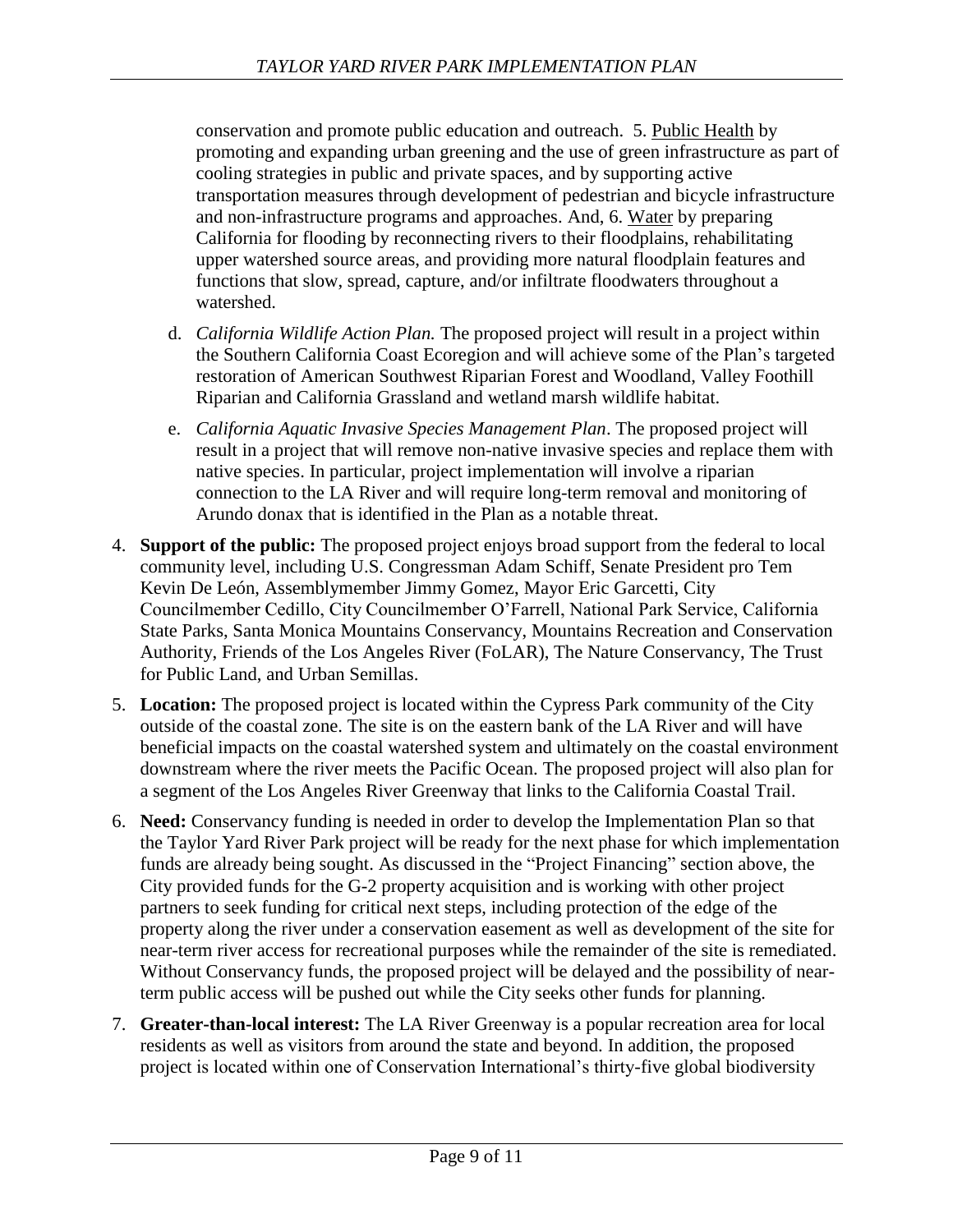loss hotspots (the California Floristic Province) and on the Pacific Flyway, an important international destination for birds protected by the federal Migratory Bird Treaty Act.

8. **Sea level rise vulnerability:** The proposed project site is located more than twenty miles inland of the coast and is not vulnerable to sea level rise.

# **Additional Criteria**

- **10. Resolution of more than one issue**: The Implementation Plan will result in a project that will restore functional riparian habitat and provide the first direct access to the river and new parkland in a historically underserved community in Los Angeles.
- **11. Leverage**: See the "Project Financing" section above.
- **14. Readiness**: The City is ready to undertake the proposed project immediately.
- **15. Realization of prior Conservancy goals**: See "Project History" section above.
- **17. Cooperation:** The proposed project is the next phase in a longstanding cooperative effort to restore Taylor Yard. The City will convene a project team of key project partners, including the Conservancy, the SMMC, State Parks, Metro, Metrolink, USACE, various nongovernmental organizations (NGOs), and representatives of applicable elected officials**.**
- **18. Vulnerability from climate change impacts other than sea level rise:** Currently, the proposed project site is adjacent to but not connected to the LA River and is contaminated by past industrial use supporting minimal native vegetation. The Implementation Plan will result in a project that will restore native riparian vegetation and wetlands, enhance biological diversity in one of 35 global biodiversity loss hotspots (the California Floristic Province), and restore natural floodplain functions. All of these will serve to attenuate the impacts of climate change on the urban riverfront, including habitat loss, degraded water quality, diminished water supply and increasing temperatures.
- **19. Minimization of greenhouse gas emissions:** The proposed project is a planning project, that, when implemented, will involve components designed to sequester carbon.

# **CONSISTENCY WITH LOCAL WATERSHED MANAGEMENT PLAN/ STATE WATER QUALITY CONTROL PLAN:**

The Implementation Plan will result in restoration on the Taylor Yard G2 site. Restoration of the site has been on the priority list of the Greater Los Angeles Integrated Regional Water Management Plan and will help implement the 2015 Enhanced Watershed Management Program (EWMP) for the Upper Los Angeles River Watershed.

# **COMPLIANCE WITH CEQA:**

The proposed project, preparation of the Implementation Plan, is statutorily exempt from review under the California Environmental Quality Act pursuant to 14 California Code of Regulations Section 15262, in that it involves only planning studies and feasibility analyses for possible future actions which have not yet been approved, adopted, or funded. As required by Section 15262, the proposed planning project will consider environmental factors.